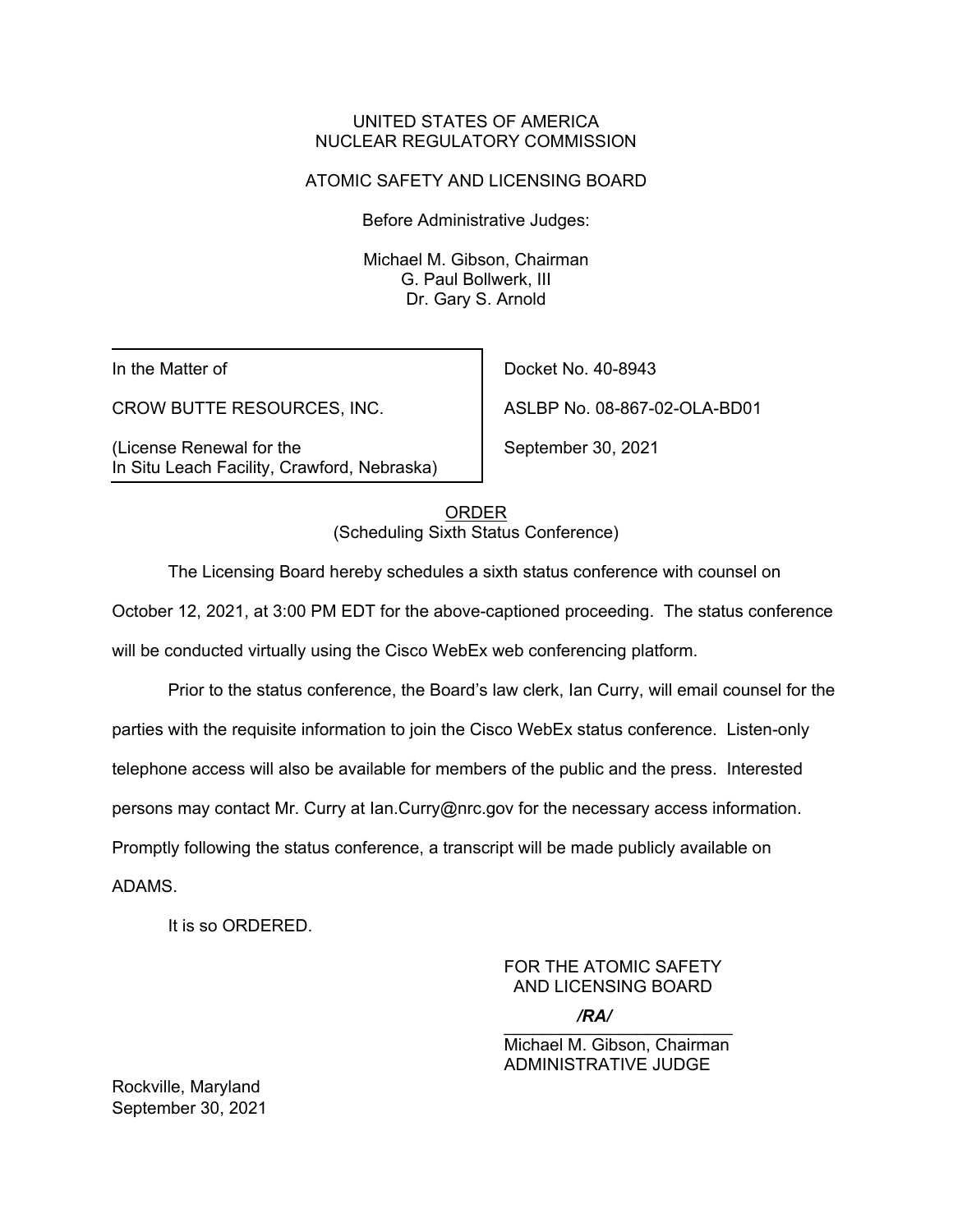#### UNITED STATES OF AMERICA NUCLEAR REGULATORY COMMISSION

| In the Matter of                                               |                        |
|----------------------------------------------------------------|------------------------|
| CROW BUTTE RESOURCES, INC.                                     | Docket No. 40-8943-OLA |
| In-Situ Leach Uranium Recovery Facility,<br>Crawford, Nebraska |                        |
| (License Renewal)                                              |                        |

# CERTIFICATE OF SERVICE

I hereby certify that copies of the foregoing **ORDER (Scheduling Sixth Status Conference)** have been served upon the following persons by Electronic Information Exchange, and by electronic mail as indicated by an asterisk.

Office of Commission Appellate Adjudication U.S. Nuclear Regulatory Commission Mail Stop O-16B33 Washington, DC 20555-0001 E-mail: ocaamail.resource@nrc.gov

Atomic Safety and Licensing Board Panel U.S. Nuclear Regulatory Commission. Mail Stop T-3F23 Washington, DC 20555-0001

Michael M. Gibson, Chairman Administrative Judge E-mail: michael.gibson@nrc.gov

Gary S. Arnold Administrative Judge E-mail: gary.arnold@nrc.gov

G. Paul Bollwerk, III Administrative Judge E-mail: Paul.Bollwerk@nrc.gov

Ian R. Curry, Law Clerk E-mail: Ian.Curry@nrc.gov

Brooke A. Taylor, Law Clerk E-mail: Brook.Taylor@nrc.gov

Allison R. Wood, Law Clerk E-mail: Allison.Wood@nrc.gov U.S. Nuclear Regulatory Commission Office of the Secretary of the Commission Mail Stop O-16B33 Washington, DC 20555-0001 Hearing Docket E-mail: hearingdocket@nrc.gov

U.S. Nuclear Regulatory Commission Office of the General Counsel Mail Stop O-15D21 Washington, DC 20555-0001 Lorraine Baer, Esq. Marcia J. Simon, Esq. Susan Vrahoretis, Esq. OGC Mail Center E-mail: Lorraine.Baer@nrc.gov marcia.simon@nrc.gov Susan.Vrahoretis@nrc.gov OGCMailCenter@nrc.gov